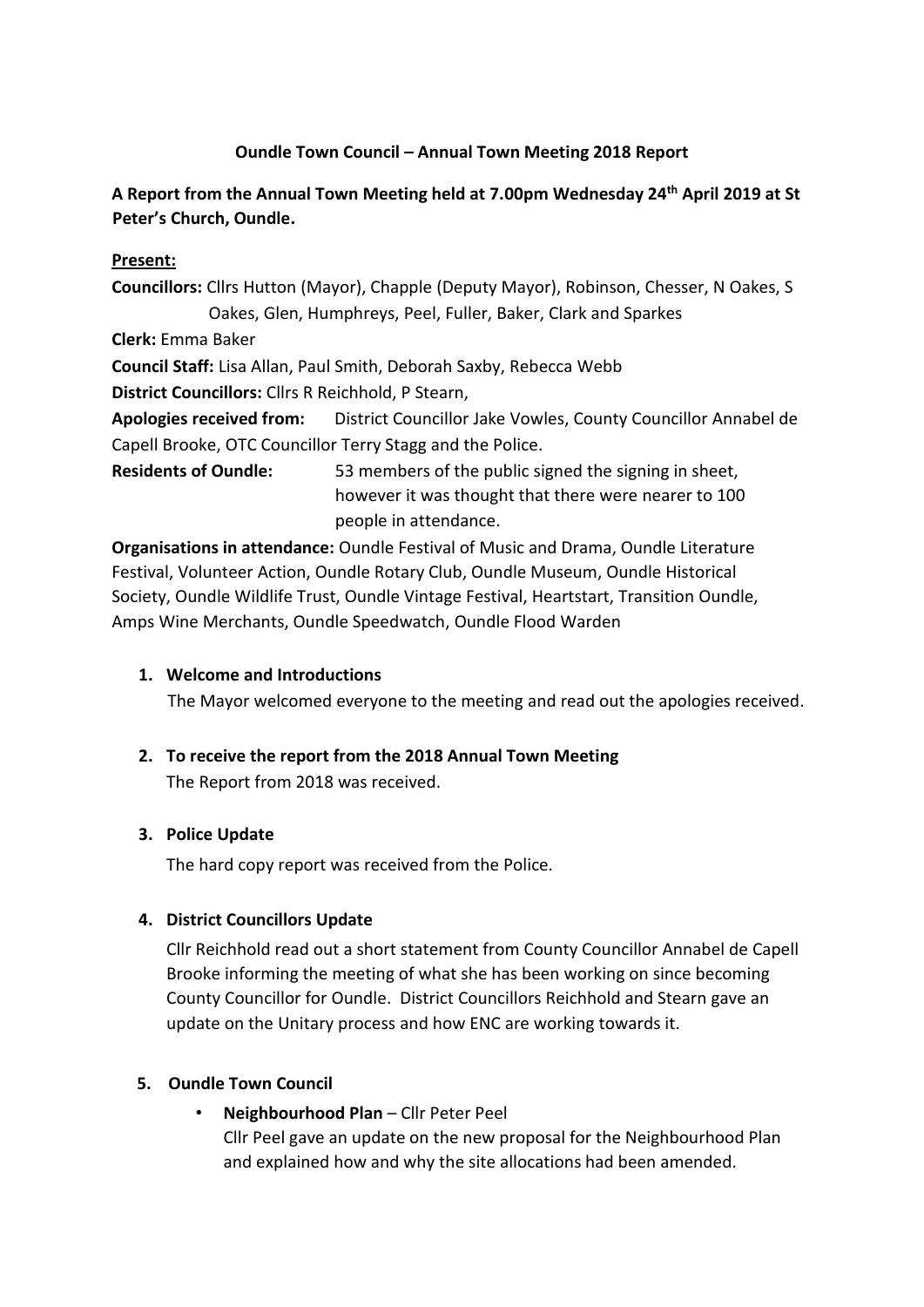#### • **North Bridge** – Cllr Tony Robinson

Cllr Robinson informed the meeting of the dates when work is due to start on the repair work. Work is due to start the 2<sup>nd</sup> week of July 2019.

• **OTC Unaudited accounts for 2018-2019 + Update on Queen Victoria Hall. –** The Mayor Cllr Hutton

The Mayor presented a summary of the income and expenditure for OTC. The underspend was due to the amount of funds agreed to cover any NCC services that we may have had to take on and that we have not given out as many grants this year. He explained the amount of money that the Council has to contribute to the running of the Queen Victoria Hall.

• **Ideas for Town Plan –** Cllr Humphreys Oundle will be changing in the near future to incorporate more housing. Cllr Humphreys asked the residents at the meeting to think of ideas of how they see Oundle growing, what sort of things they like and what needs to be improved. To make Oundle a nice place to live we need to work on a town plan. Any ideas should be submitted to the Council.

#### 5. **Fletton Field Update** – Andrew Jeavons

Submissions have been made by residents and Oundle Town Council following the Section 77 application consultation made by NCC to enable them to sell the land for development. The Oundle Open Spaces Group will continue to try to save the field from development and for it to be left as open space. Mr Jeavons thanked everyone for donating to the bid.

## 6. **Flood Warden Report –** Cllr David Fuller

Cllr Fuller gave an overview of the emergency exercise that was held in Fletton House in October 2018. It was the first time that Fletton House had been used for this exercise. Many organisations such as British Red Cross, Police, County Emergency Planning Team and actor volunteers from Oundle School. The exercise went very well. Fletton House was graded a 12-hour shelter as it is not equipped for overnight stays as there are no shower facilities. The Emergency team is working with Oundle School as a possible 24-hour shelter for Oundle. As part of the Pathfinder project we have access to a £3k grant to help pay for emergency equipment. Flood maps are available to view at the Oundle Town Council offices.

#### 7. **Questions from the floor on Oundle Issues**

- Is there any news on plans for the former Primary School and Care Home? Cllr Chapple informed the meeting that there have not been any further developments. The application for a care home on Cotterstock Road has been refused by ENC.
- Why was the Environment Agency mentioned in the flood exercise? Cllr Fuller informed the meeting that the exercise was organised by the County Emergency planning team directly.
- Why is there such a large loan for the QVH?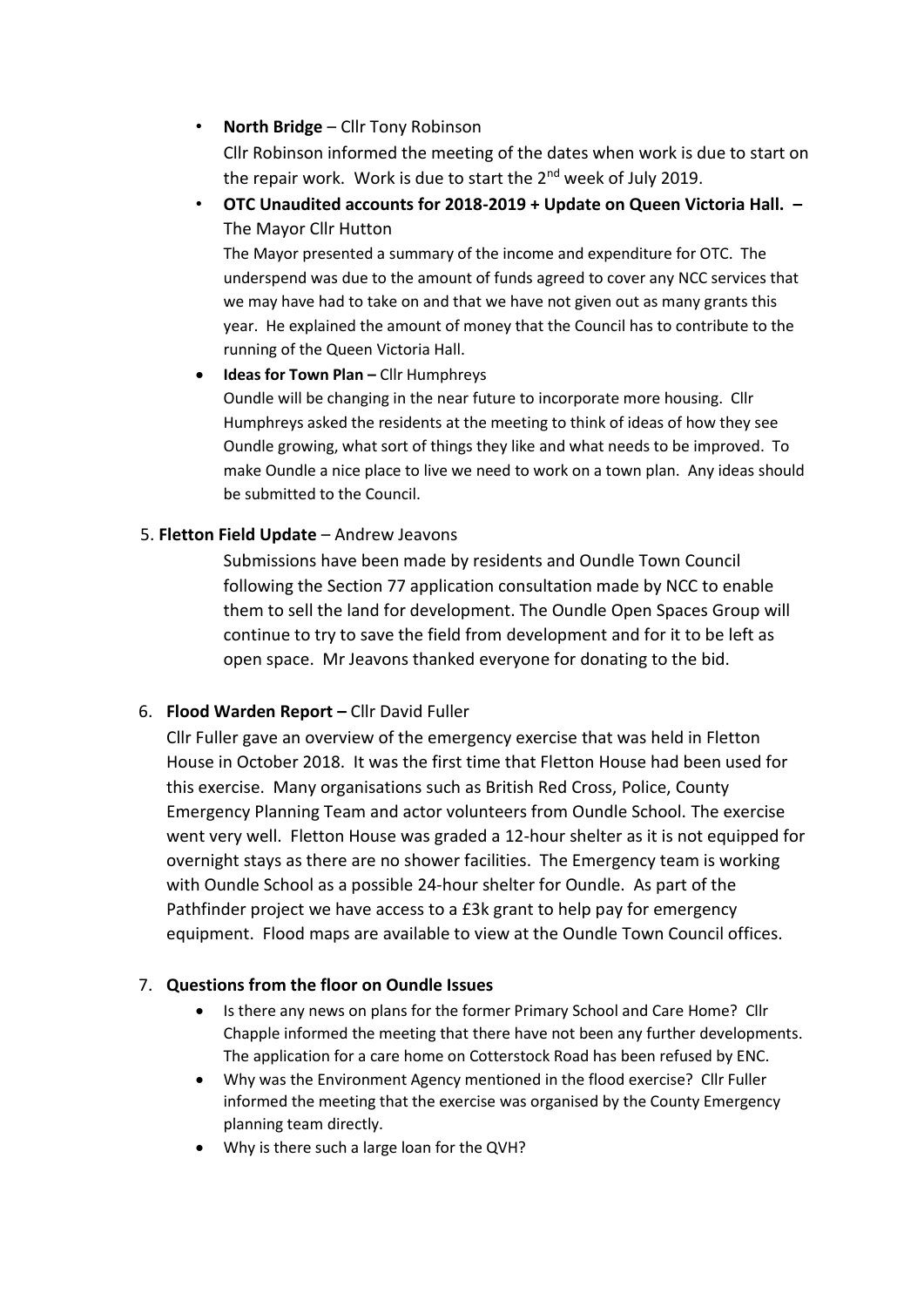The loan was taken out for refurbishments. The Council are the sole trustees for the hall and support it.

- Can we use underspend to reduce the capital on the loan? Cllr Chapple informed the meeting that a PWLB loan is a very good way for local authorities to get funds as the interest rate is very low. The Council will be looking to take out another loan to pay for building a new workshop.
- Can the Councillors who are taking down posters that are put up to advertise Oundle events please stop removing them. A member of staff informed the meeting that she will put up posters on their behalf and make sure they are not taken down until after the event.
- Why was the precept increased for 2019-2020 when there had been an underspend the previous year? The Mayor informed the meeting that the decision to increase the precept by 2% was not taken lightly.
- Are they any plans for Riverside yet? Cllr Stearn informed the meeting that there are plans for a care home.
- Has OTC carried out an assessment of why the QVH is not being used, what it is being used for and what is the capacity?
- Can people still send in responses to the Section 77 consultation. The closing date has passed now so this could not be confirmed.
- We should speak with Transition Oundle if we want to work on a vision for the Town as they have been doing a lot of work on sustainable development and have produced a report that may be of help.
- The long stay car park is being used by Fairline workers can something be done to stop this?

Cllr Robinson and the Mayor have been meeting with Fairline to discuss this matter.

• The question was raised about the points raised at the last meeting and whether they have been addressed? Most of the actions from the previous Town meeting had been addressed. The Clerk will check that there have been no matters missed.

#### **Neighbourhood Plan Questions**

- Cllr Peel explained the changes to the NP were due to part developed sites not being allowed in the plan. There are differences between the Local Plan and Oundle NP.
- Will there be affordable housing in the new developments as this is required? The developers will have to provide affordable and social housing.
- What will happen when ENC folds and becomes a Unitary Council? Cllr Robinson informed the meeting that ENC are trying to get their plan made before it folds.
- Can Transition Oundle be consulted to help with the discussions about how to deal with the amount of traffic in Oundle following the developments being built? All housing should be within walking distance of the town.
- Can cycle paths and buses be looked at to improve transport into town?
- It is anticipated that ENC will go to consultation for the Local plan in October 2019. OTC should go to consultation in May 2019.
- Many objections to the local plan were submitted from Oundle I am very disappointed by the lack of response from ENC can the Town Council submit a complaint to the inspector about the lack of response from ENC? OTC will look to see if this can be done.